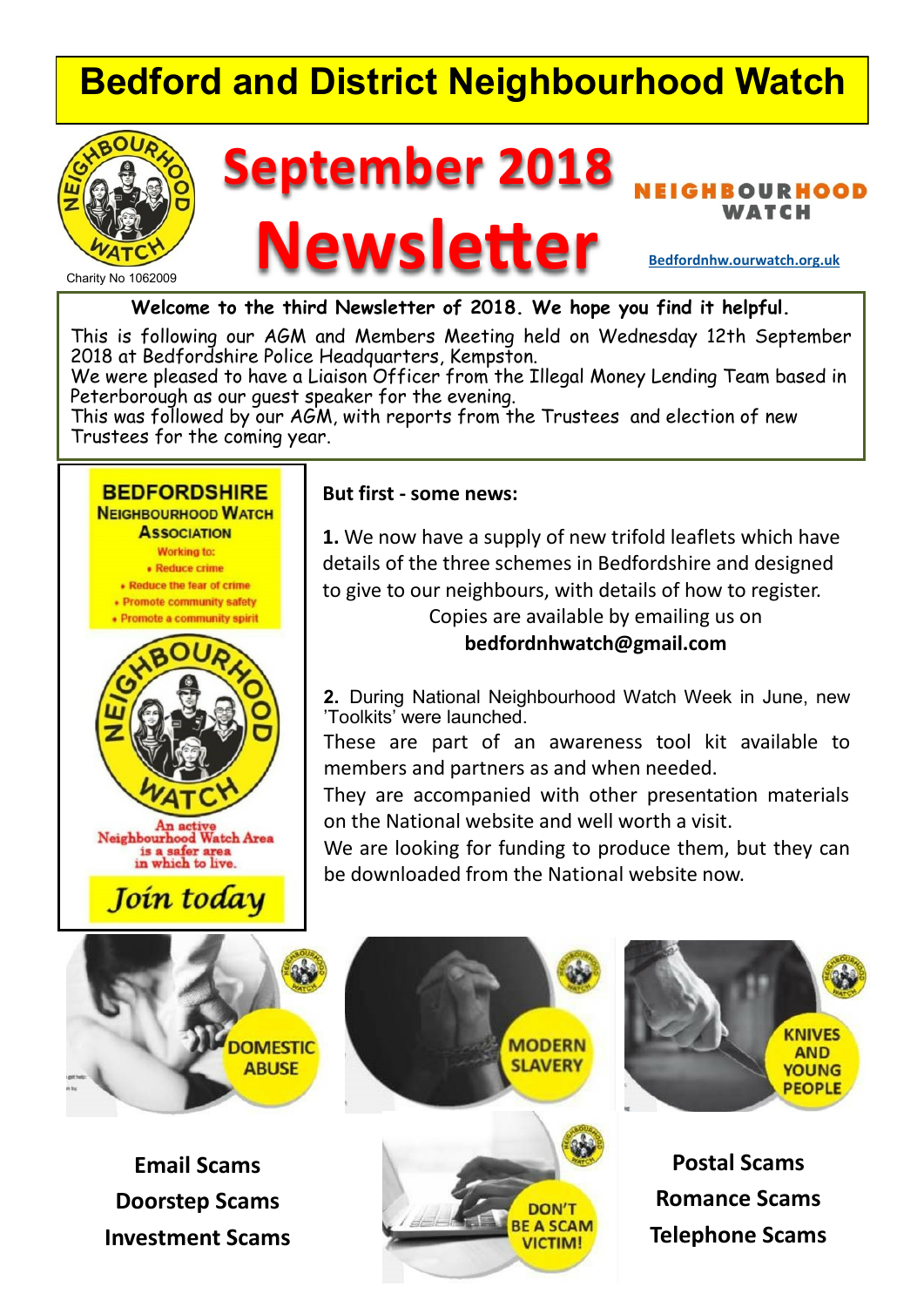3. We now have a new Registration and Consent form for new members not registering direct to the database and which is in line with new GDPR Regulations.

However our preference is for new members to register themselves direct using the information on the trifold leaflets.

Electronic copies are available via our email address.

Our guest speaker for the evening was from the East of England Illegal Money Lending Team

#### **Biting back against loan sharks in Bedford!**

Bedford Neighbourhood Watch has joined forces with the England Illegal Money Lending Team (IMLT) to raise awareness of loan sharks and provide guidance to residents on where help can be found.

The IMLT is a government agency set up in 2004 that investigates and prosecutes loan sharks whilst providing support to victims and communities under the control of illegal money lenders.



Unlicensed illegal money lenders, or "loan sharks" as they are more commonly known, target vulnerable communities and individuals,

charging exorbitant rates of interest and using fear and intimidation to recover monies 'owed'.

The team have secured more than 380 prosecutions for loan sharks, leading to nearly 330 years' worth of custodial sentences. £74,000,000 of illegal debt has been written off with over 28,000 people helped.

The IMLT are currently delivering a "bite back" week of action in Bedford to try and deter people from using illegal money lenders. Residents are also being encouraged to contact the IMLT if they have been the victim of a loan shark and advised of alternative affordable lending options.

As part of this presentation, members present received advice on spotting illegal money lending activity and how to report suspicious activity to the IMLT and supporting vulnerable victims.

#### **How do I know if I'm a victim?**

If you can answer yes to one or more of these questions you might be borrowing from a loan shark:

Did they offer you a cash loan without any paperwork?

Did they add huge amounts of interest or APR to your loan?

Have they threatened you?

Are you scared of people finding out?

Have they taken your bank card, post office card, passport, watch or other valuables from you? **You are not in trouble if you have borrowed cash or have been paying back a loan from an illegal money lender, the loan shark is. They are the people committing a crime, not you.**

**To report a loan shark, call the 24 hour confidential hotline on 0300 555 2222, email reportaloanshark@stoploansharks.gov.uk or visit www.stoploansharks.co.uk.**

**You can report an illegal money lender to the team in full confidence and completely anonymously. After you have made contact with the team, you will receive a LIAISE Officer who will support you throughout the investigation into the loan shark.**

**If you are a partner agency and would like to arrange illegal money lending training for staff or a presentation to service users, visit**

**http://www.stoploansharks.co.uk/for-partner-agencies/.**

Our thanks go to the Loan Shark Team for a very informative presentation, which was well received by our members and guests at the meeting.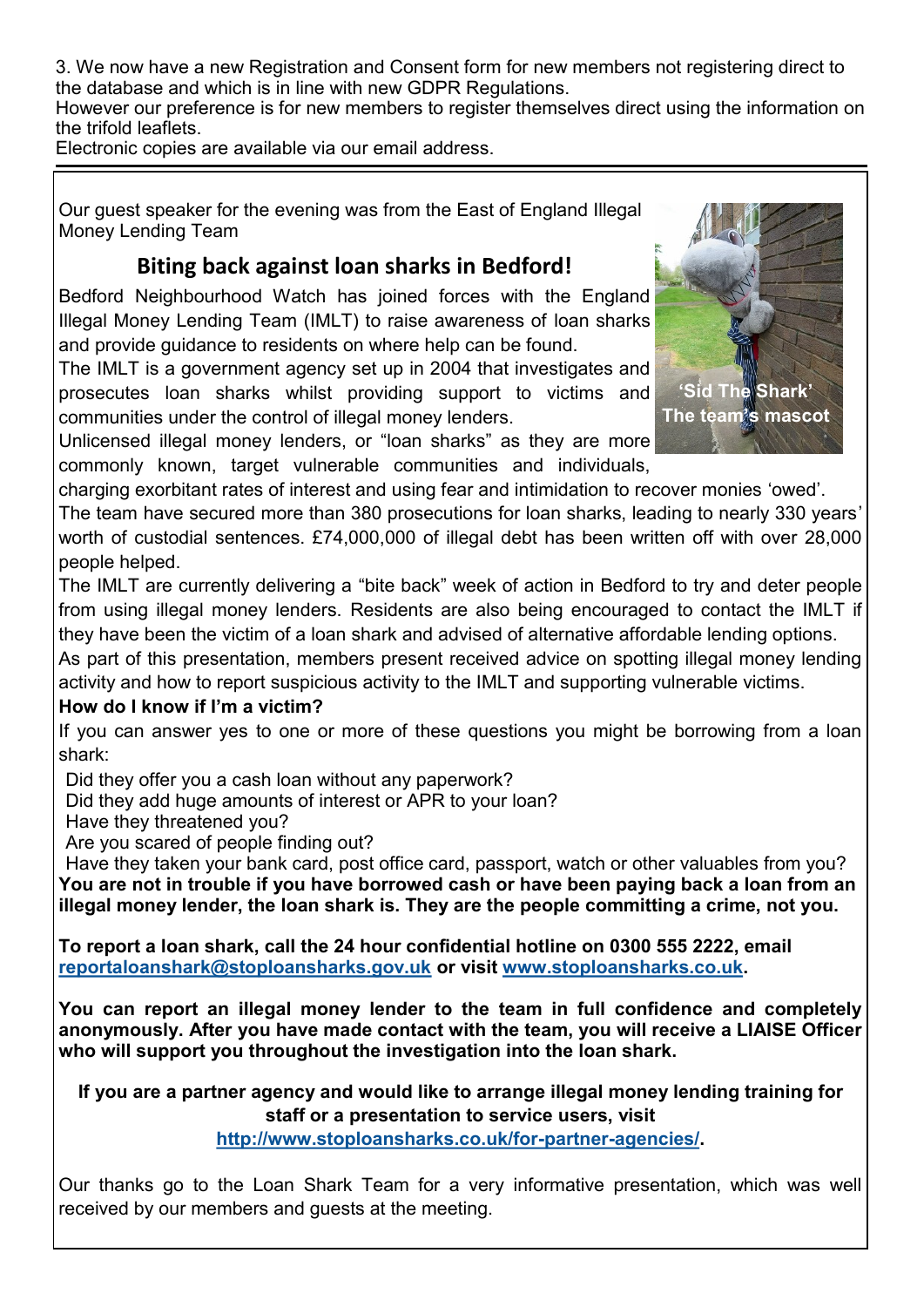The AGM started with a reminder of current Trustees:

Chair—Hazel Snowball. Vice Chair—Pat Maskey. Treasurer— Graham Boyle.

Secretary—Brian Marsh. John Abington. Nina Bransgrove Knight. Rosemary Drewery and Margaret Carpenter.

Minutes of the AGM held on 30th August 2017 were accepted and there were no matters arising.

The Trustees report, given by Hazel, gave an outline of activities and achievements since the last AGM in August 2017.

Below is a summary of those achievements.

1. We have continued to grow as a movement with an average of 34 new members per month. This is equal to last year and we are finding that most are registering themselves on line independently.

2. As you know, new GDPR legislation came into force in May and in order to comply, we were required to delete some members who were classified as incommunicado, that is, those we could not contact by either email or telephone.

We have worked to contact as many as we can and those who have not responded will be deleted by 31<sup>st</sup> October 2018.

Thanks to our Administrators and others who have worked to locate and retain many of those members.



BEDFORL **BOROUGH COUNCIL** 

#### 3. **We continue to work in partnership with**







#### **A number of initiatives supported throughout the year were listed and they included:**

**September:** A Multi-Agency event in Queens Park highlighting burglary.

**October:** Involved in Hate Crime Awareness campaigns at Wyboston Lakes and Robinson Pool area of Bedford Park.

**November:** Attended a Multi Agency event led by BPHA in Manton Heights, Bedford.

**December:** Attended a Multi Agency Community Engagement day in Kendall Road, Kempston following issues raised by the local residents.

**February 2018:** Invited to the Police Community Awards event in Luton.

Also in **February:** Attended a Bedfordshire Cyber Crime Conference at Kings House, focusing on GDPR regulations coming into force in May 2018.

**March:** The Annual Community Safety Partnership Event in the Corn Exchange

**April:** Attended a Multi Agency networking conference in the Harpur Suite.

**May:** Attended a Multi Agency Week of Action in the Tavistock Street/ Midland Road area.

**June:** Neighbourhood Watch Week was launched with a National on line awareness toolkit, with videos and downloads. The material includes the leaflets mentioned earlier and are available on line on the National website.

**September:** Supported the Bedfordshire Police fun day at Police Headquarters.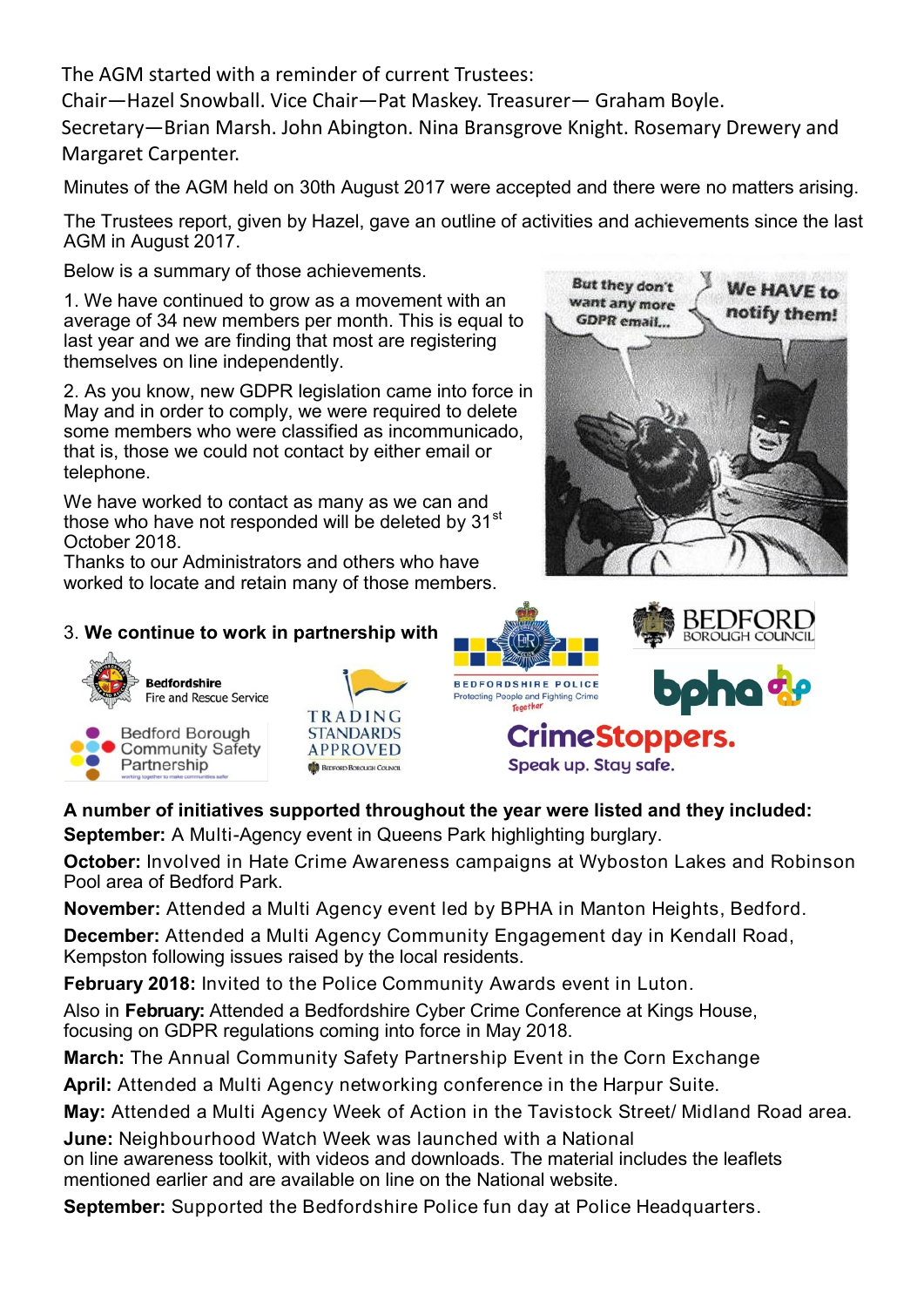We have held four Quarterly meetings, including **August's AGM**, when our speaker was Sean O'Neal from the Cybercrime Unit. Bedfordshire Police.

**November 2017:** Guests for the evening were Lianne Taylor - Police Liaison & Community Engagement Director from National Neighbourhood Watch.

Chief Superintendent David Boyle And Chief Inspector Juliette Everett from Bedfordshire Police.

This was also an awards evening to recognise the work achieved by our Area Coordinators over the years.

**February 2018:** Our Guest for the evening was Paul Coombes, Chair of Bedfordshire Following this, we had a campaign over several weeks highlighting the importance of reporting crime, the various ways to report and the criteria Speak up. Stay safe. between 101 and 999 calls.

**June 2018:** Guests for the evening were David Lynch. Area Community Safety Officer - Bedfordshire<br>Fire & Rescue Service. introducing a new Fire & Rescue Service, introducing a new **Open Water** 

And — Detective Inspector Katie Dounias and MDS Coordinator, Veroniki Chervena. from the Modern Slavery & Human Trafficking Team at Bedfordshire Police.

A newsletter highlighting the talks given was produced following each of these meetings and distributed to the wider membership.

**Crime Stats** have been distributed to Area Coordinators and local Councillors and continue to be a useful source of information.

There have been some recent difficulties since Bedfordshire Police have adopted a new system for information sharing between forces and collating information (ATHENA) and this has meant Dave Girling and his team have been unable to gain access to the system for some time, but we know the team are working hard to resolve the problem.

There have been several **Urban and Rural Community Priority Setting meetings** organised by the Police and we have advertised these through the website and Alert Messaging Service to encourage participation. These meetings are an opportunity to have your say on local crime concerns and helping to set local priorities. We encourage all our members to be involved.

The **Trustees** met ten times during the year. Two meetings were cancelled due to sickness or holidays. **Other activities in the year included:** 26 Partnership meetings 28 Public Engagement events with our Partners 5 Bedfordshire Association meetings 3 National Neighbourhood Watch meetings 8 Neighbourhood Watch public events And 6,100 leaflets and Alerts were delivered to 7 locations.



**We welcome three new Area Coordinators: Pat Pedersen – Harrold Beverley Brightman – Colmworth Lee Melville – the Area Coordinator from Greenlakes Rise, who has ins�gated a re-genera�on in Stewartby.**